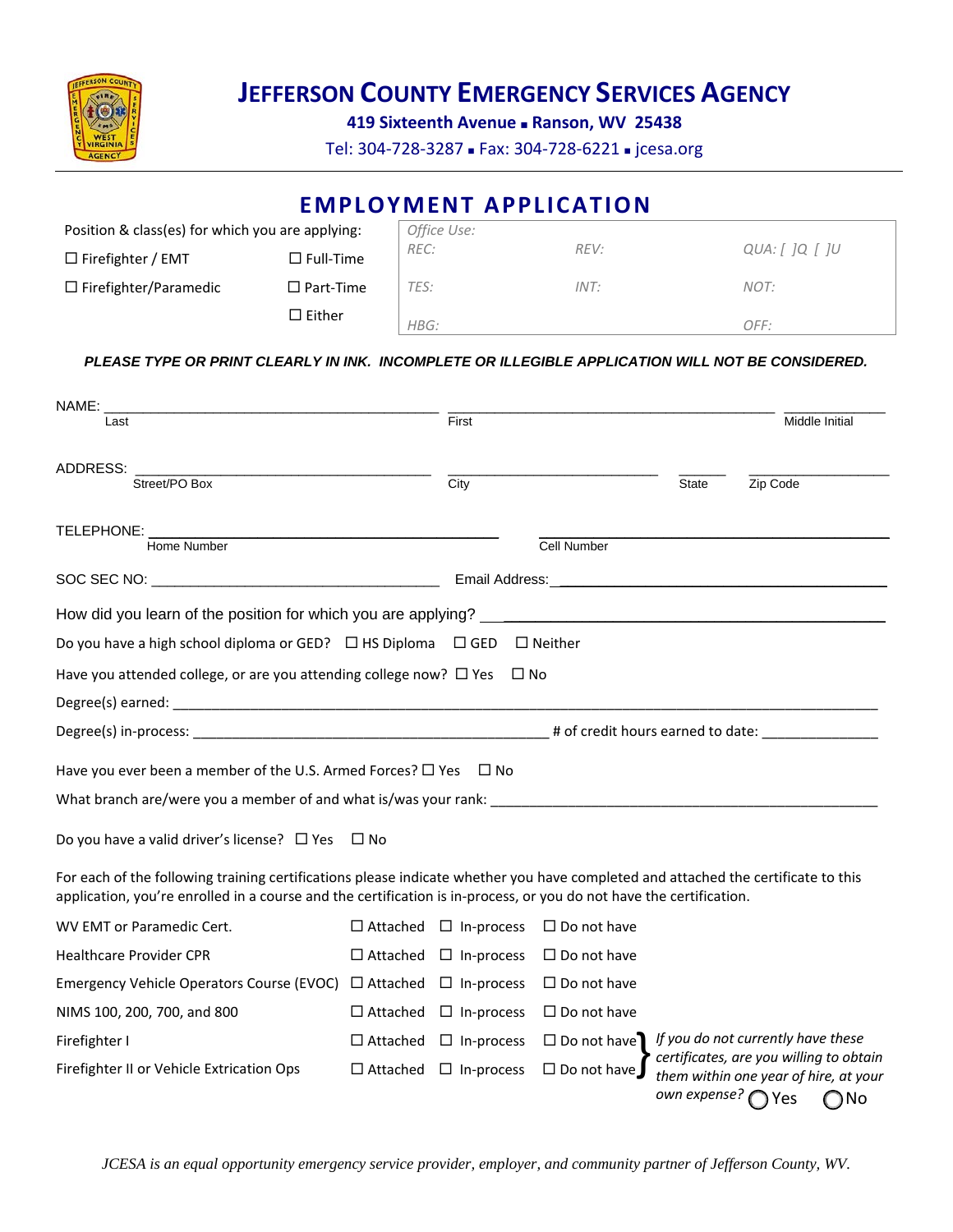

**419 Sixteenth Avenue Ranson, WV 25438**

Tel: 304-728-3287 - Fax: 304-728-6221 - jcesa.org

### **EMPLOYMENT HISTORY**

Starting with your present or last employer, please account for your work experience for the last seven (7) years or four (4) employers, whichever is greater. Make copies of this page if necessary.

### *RESUMES MAY BE ATTACHED BUT WILL NOT BE ACCEPTABLE AS A SUBSTITUTE FOR COMPLETING THIS SECTION*

| <b>Employer Name</b>                                  | <b>Employer City</b>                    | <b>Employer State</b>                                 |                       |
|-------------------------------------------------------|-----------------------------------------|-------------------------------------------------------|-----------------------|
| Month/Year<br>Month/Year                              | Your Job Title or Occupation            |                                                       |                       |
|                                                       | <b>Type of Business</b>                 |                                                       |                       |
| To:<br>From:<br><b>Employment Type:</b>               | Reason for Leaving:                     |                                                       |                       |
| $\Box$ Full-Time<br>$\Box$ Part-Time $\Box$ Volunteer | □ Still employed<br>□ Terminated        | $\Box$ Better opportunity<br>$\Box$ Further education | $\Box$ Other          |
| Major Duties & Responsibilities:                      |                                         |                                                       |                       |
|                                                       |                                         |                                                       |                       |
|                                                       |                                         |                                                       |                       |
|                                                       |                                         |                                                       |                       |
|                                                       |                                         |                                                       |                       |
| <b>Employer Name</b>                                  |                                         | <b>Employer City</b>                                  | <b>Employer State</b> |
|                                                       |                                         |                                                       |                       |
| Month/Year<br>Month/Year                              | Type of Business                        | Your Job Title or Occupation                          |                       |
| From:<br>To:                                          |                                         |                                                       |                       |
| <b>Employment Type:</b>                               | Reason for Leaving:                     |                                                       |                       |
| $\Box$ Full-Time<br>□ Part-Time □ Volunteer           | □ Still employed<br>□ Terminated        | $\Box$ Further education<br>$\Box$ Better opportunity | $\Box$ Other          |
| Major Duties & Responsibilities:                      |                                         |                                                       |                       |
|                                                       |                                         |                                                       |                       |
|                                                       |                                         |                                                       |                       |
|                                                       |                                         |                                                       |                       |
|                                                       |                                         |                                                       |                       |
|                                                       |                                         |                                                       |                       |
| <b>Employer Name</b>                                  |                                         | <b>Employer City</b>                                  | <b>Employer State</b> |
|                                                       |                                         |                                                       |                       |
| Month/Year<br>Month/Year                              | <b>Type of Business</b>                 | Your Job Title or Occupation                          |                       |
| From:<br>To:                                          |                                         |                                                       |                       |
| <b>Employment Type:</b>                               | Reason for Leaving:                     |                                                       |                       |
| $\Box$ Full-Time<br>□ Part-Time □ Volunteer           | $\Box$ Still employed $\Box$ Terminated | $\Box$ Further education<br>$\Box$ Better opportunity | $\Box$ Other          |
| Major Duties & Responsibilities:                      |                                         |                                                       |                       |
|                                                       |                                         |                                                       |                       |
|                                                       |                                         |                                                       |                       |
|                                                       |                                         |                                                       |                       |
|                                                       |                                         |                                                       |                       |
| <b>Employer Name</b>                                  |                                         | <b>Employer City</b>                                  | <b>Employer State</b> |
|                                                       |                                         |                                                       |                       |
| Month/Year<br>Month/Year                              | Type of Business                        | Your Job Title or Occupation                          |                       |
| From:<br>To:                                          |                                         |                                                       |                       |
| <b>Employment Type:</b>                               | Reason for Leaving:                     |                                                       |                       |
| $\Box$ Full-Time<br>$\Box$ Part-Time $\Box$ Volunteer | □ Still employed<br>$\Box$ Terminated   | $\Box$ Further education<br>$\Box$ Better opportunity | $\Box$ Other          |
| Major Duties & Responsibilities:                      |                                         |                                                       |                       |
|                                                       |                                         |                                                       |                       |
|                                                       |                                         |                                                       |                       |

*JCESA is an equal opportunity emergency service provider, employer, and community partner of Jefferson County, WV.*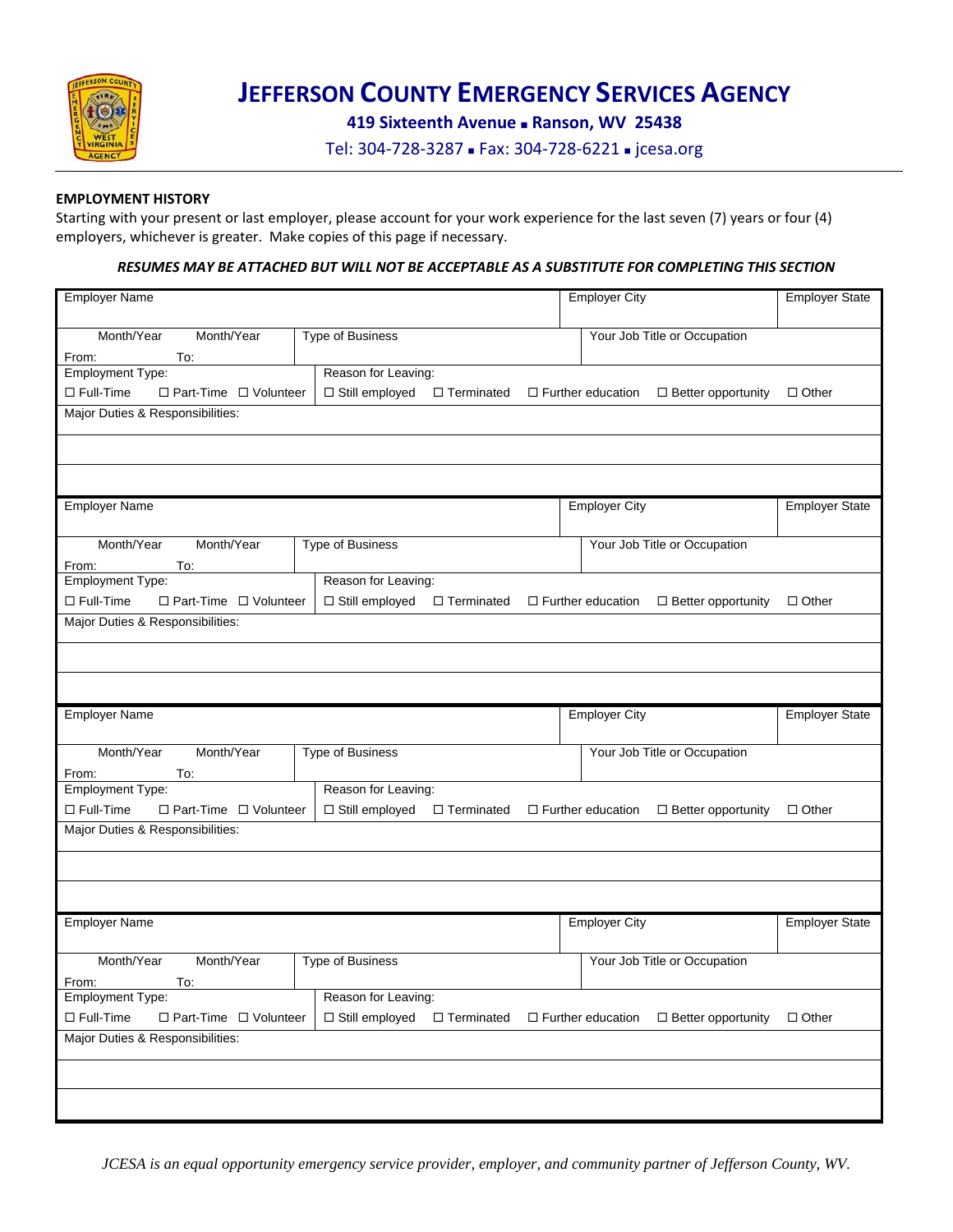

**419 Sixteenth Avenue Ranson, WV 25438**

Tel: 304-728-3287 - Fax: 304-728-6221 - jcesa.org

Have you ever been convicted of a felony or misdemeanor, other than minor traffic violations, or been on parole or probation?  $\Box$  Yes  $\Box$  No If yes, please explain fully in the space below or attach a separate sheet of paper. List all convictions after your 18<sup>th</sup> birthday. (A "yes" answer is not an automatic bar to employment. Each case is considered individually.)

\_\_\_\_\_\_\_\_\_\_\_\_\_\_\_\_\_\_\_\_\_\_\_\_\_\_\_\_\_\_\_\_\_\_\_\_\_\_\_\_\_\_\_\_\_\_\_\_\_\_\_\_\_\_\_\_\_\_\_\_\_\_\_\_\_\_\_\_\_\_\_\_\_\_\_\_\_\_\_\_\_\_\_\_\_\_\_\_\_\_\_\_\_\_\_

\_\_\_\_\_\_\_\_\_\_\_\_\_\_\_\_\_\_\_\_\_\_\_\_\_\_\_\_\_\_\_\_\_\_\_\_\_\_\_\_\_\_\_\_\_\_\_\_\_\_\_\_\_\_\_\_\_\_\_\_\_\_\_\_\_\_\_\_\_\_\_\_\_\_\_\_\_\_\_\_\_\_\_\_\_\_\_\_\_\_\_\_\_\_\_

\_\_\_\_\_\_\_\_\_\_\_\_\_\_\_\_\_\_\_\_\_\_\_\_\_\_\_\_\_\_\_\_\_\_\_\_\_\_\_\_\_\_\_\_\_\_\_\_\_\_\_\_\_\_\_\_\_\_\_\_\_\_\_\_\_\_\_\_\_\_\_\_\_\_\_\_\_\_\_\_\_\_\_\_\_\_\_\_\_\_\_\_\_\_\_

If there is any additional information regarding your qualifications, training, experience, or abilities that may be helpful to us in considering your application, please explain below:

#### **Additional preferred training:**

In addition to the training/certifications requested on page 1 of this application, please submit documentation of any/all of the following, if you have completed them, with your application.

ITLS/PHTLS (instructor/provider) AMLS (instructor/provider) PEPP/PALS (instructor/provider) ACLS (instructor/provider) HazMat Operations

Vehicle Rescue Operations Core Rescue Driver / Pump Operator Incident Safety Officer Fire/EMS Officer I

Fire/EMS Officer II ICS 300 ICS 400 NFPA Instructor I NFPA Instructor II

#### **STATEMENT OF APPLICANT**

I hereby affirm that the information given by me in this application and any attachments is true and complete to the best of my knowledge and belief. I understand that, if this application is found to include misrepresentation or falsifications I will be eliminated from the hiring process and if I have already begun employment I will be terminated.

I hereby authorize Jefferson County Emergency Services Agency and its agents or vendors to make an investigation of my past employment and all of the information on this application for employment. I release from all liability or responsibility all persons, places of business, schools, and entities supplying such information.

Signature of Applicant **Date** Date